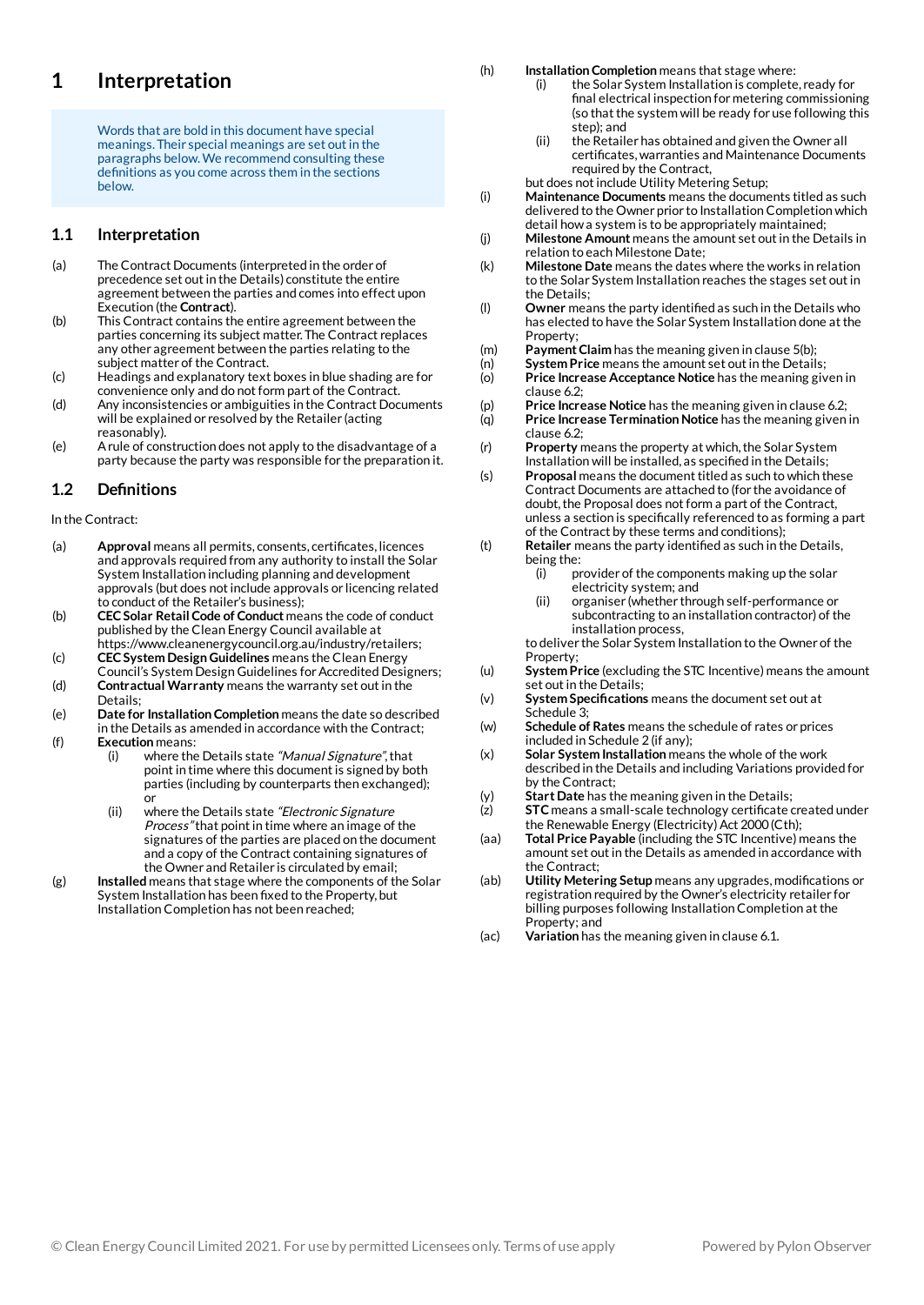## **Performance Obligations 2**

This section describes your obligations, and ours, as we both perform the actions included in this contract. Doing your part will help us deliver your solar system smoothly and swiftly. This section also explains how the pricing may change.

#### **Parties' Responsibilities 2.1**

- It is the Retailer's responsibility to arrange the delivery and installation of the Solar System Installation at the Property. (a)
- From the Start Date, the Owner must provide sufficient access to the Property to allowthe Retailer to perform the Solar System Installation. (b)
- The Owner warrants that: (c)
	- it has full authority to allow the installation at the Property; (i)
	- there are no structural integrity issues with the roof or electrical systems of the Property; and (ii)
	- the roof has the ability to carry the weight of the Solar System Installation, (iii)
		- (the Owner Property Warranties).
- The Retailer will use all reasonable care during the performance of the Contract in regard to the roof and electrical systems of the Property, the Retailer is not liable for: (d)
	- effects on any roof manufacturer's warranty; (i)
	- damage to the roof or Property which is not due to the Retailer's breach; or (ii)
	- loss or damage to the Owner or a third party arising out of the performance of the Contract in circumstances where there is a breach of the Owner Property Warranties. (iii)

#### **Metering 2.2**

Any site conditions and special circumstances beyond the control of the Retailer, including the following metering charges are beyond the Retailers control and may give rise to extra charges to be borne by the Owner:

- meter replacement fees (a)
- meter reconfiguration fees  $(b)$
- damage to the meter panel (c) (d)
	- changes to any dedicated off-peak control devices or hot
- water timers truck appointments. (e)
- 

the costs associated with these will give raise to a Variation to be administrated under clause 6.

### **CECCode ofConduct 3**

#### **CEC Code Applies 3.1**

The Retailerwill comply with the Clean Energy Council Code of Conduct if bound by it.

### **Commitment to High Quality Products and Honouring Consumer Warranties 3.2**

# The Retailer:

will ensure that the Solar System Installation (including workmanship, inverters and panels supplied) will: (a)

- each component is functional for its entire life period (for which it is designed); (i)
- be in conformity with the provisions of the Contract and be new; (ii)
- be in accordance with bestindustry standards and practices; and (iii)
- subject to clause 10, will ensure any claims under Contractual Warranty or the Australian Consumer Laware addressed by way of repairs or replacements within a reasonable timeframe. (b)
- The Contractual Warranty is additional to any other guarantee,warranty, or consumer right covered by the Australian Consumer Lawand any applicable manufacturer's warranties."  $(c)$

#### **Subcontracting and Supply Chain 3.3**

The Retailer's warranties under this Contract are unaffected by any subcontracting and the Retailer is liable for all acts and omissions of its supply chain.

#### **Safety 3.4**

The Retailer (and its supply chain) must ensure that the Solar System Installation is carried outin a safe manner and in strict compliance with all applicable laws relating to workplace health and safety.

#### **Complaints Handling 3.5**

If the Owner has a complaint regarding any matter in relation to this Contract:

- The Owner can make a complaint to the Retailer in the following ways: Calling, emailing or posting mail to the contact details listed on the quote; (a)
- the Retailer must, upon receipt of the compliant under clause 3.5(a): (b)
	- make every reasonable effort to advise the Owner as soon as possible of receipt of the complaint and the expected timeframe for resolution of that complaint (**Timeframe Commitment**); and (i)
		- handle the complaint in accordance with (ii)
			- the Timeframe Commitment; (A) (B)
				- its standard complaints procedures on Complaints Handling AS ISO 10002-2006 (**Complaints Handling Procedure**); and
				- the Clean Energy Council Code of Conduct (if bound by it); and  $(C)$

following the Complaints Handling Procedure, if the Owner are still not satisfied, the Owner may refer the complaint to with the relevant Fair Trading or Consumer Affairs office: (c)

- ACT: Office of Regulatory Services Phone: (02) 6207 3000 (i)
- NSW: FairTrading Phone: 13 32 20 (ii)
- NT: ConsumerAffairs Phone: 1800 019 319 (iii)
- Qld: Office of Fair Trading Phone: 13 74 68 (iv)
- SA: Consumer and Business Services Phone: 13 18 82 (v)
- Tas: Consumer Affairs and Fair Trading Phone: 1300 654 499 (vi)
- Vic: ConsumerAffairs Phone: 1300 558 181 (vii)
- (viii) WA: Consumer Protection Phone: 1300 304 054
- Without limiting the above, the Retailer will, within 21 days of receiving any complaint under clause (a), provide to the Owner: (d)
	- feedback on the outcome of complaints; or (i)
	- a notice that further investigation is required (in which case, the Retailer shall have another 24 days to provide feedback on the outcome of any compliant). (ii)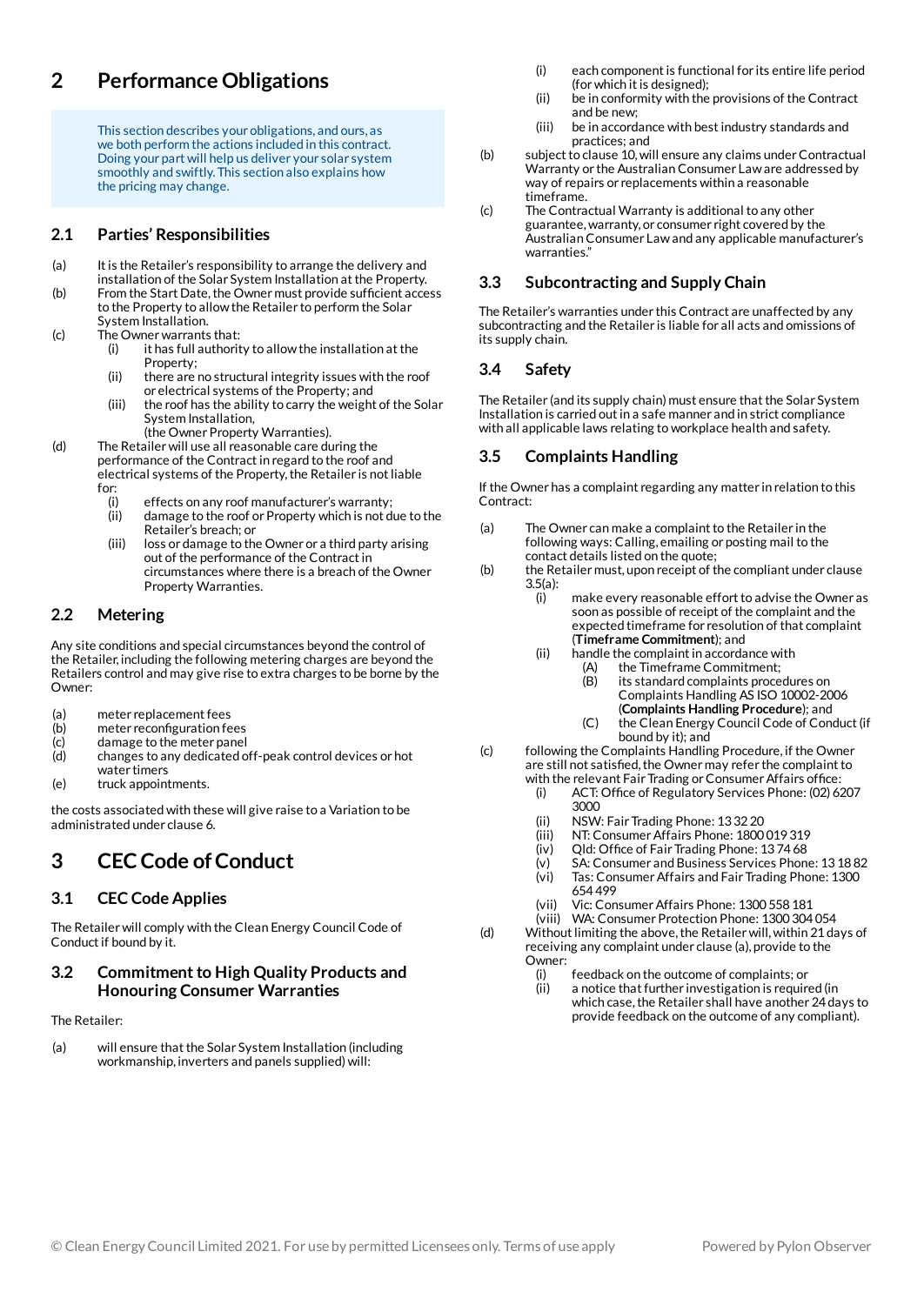#### **Privacy 3.6**

The Retailerwill comply with all relevant privacy legislation in relation to the Owner's personal information and if the Owner has any questions in relation to privacy,the Retailerwill promptly address these questions upon the Owner calling the Retailer on the telephone number in the Quote or giving the Retailer a Notice setting outits question.

#### **Metering & Tariffs 3.7**

- The Owner acknowledges that newelectricity tariff rates may be applied after the Solar System Installation is carried out. The Owner should contact their electricity retailer to check they are agreeable to the proposed tariff rates before the installation of the system." (a)
- Immediately following Installation Completion,the Retailer will provide all reasonable assistance to the Owner to: (b) (i)
	- check whether the applicable electricity tariffs account for the completed Solar System Installation;
	- ensure Utility Metering Setup is completed as soon as possible for the Property; and (ii)
	- measure the performance of the Solar System Installation which may include any of the following (subject to the Owner's choice): (iii) (A)
		- demonstration; written instructions on howto read the  $(B)$
		- inverter; or provision of a measuring device that links back to the inverter, (C)

so that the Owner can measure energy output and performance.

### **GridConnection Approval 4**

Getting approval from your electricity network provider to export solar power to the grid is an important part of going solar. This section outlines our responsibilities, including you as an Owner. There are some approvals that you might need to apply for yourself, and others that we will do on your behalf.

#### **Application on Owner Behalf 4.1**

- This clause 4.1 applies if the Details state that the Retailer will apply for Grid Connection Approval on the Owner's behalf. The Retailerwill: (a)
- (b)
- make the application as soon as possible; (i)
- keep the Owner updated on the progress of the application; (ii)
- respond, within a reasonable timeframe, to any information or other requests from the distributor; and (iii)
- promptly give the Owner Notice of the outcome of the application. (iv)
- If Grid Connection Approval is refused, then this Contract will terminate, and the Retailerwill give the Owner a full refund under clause 8.1.  $(c)$

#### **Direct Application 4.2**

- This clause 4.2 applies if the Details state that the Owner will apply for Grid Connection Approval directly. (a)
- The Ownerwill: (b)
	- make the application as soon as possible; (i)
	- keep the Retailer updated on the progress of the application; (ii)
	- respond, within a reasonable timeframe, to any information or other requests from the distributor; and (iii)
	- promptly give the Retailer Notice of the outcome of the application. (iv)
- If the Owner complies with clause 4.2(b) and GridConnection Approval is refused, the Owner may terminate the Contract and clause 8.1will apply. (c)

#### **Approvals Generally 4.3**

The Owner is responsible for obtaining all Approvals (other than grid connection if the Retailer has elected to be responsible, see Details Section) required for the performance of this Contract and must apply for these Approvals as soon as possible

### **Payment 5**

- For performing its obligations under the Contract, the Retailer is entitled to be paid the Total Price Payable by the Owner. (a)
- On each Milestone Date, the Retailer may issue an invoice for the corresponding Milestone Amount(**PaymentClaim**). (b)
- The due date for payment is 15 business days after receipt by the Owner of a Payment Claim. (c)

# **Variations 6**

This section covers you in cases where you want to request changes to your solar system. It also allows us to request changes in case of unexpected supply chain issues.

#### **General Variations 6.1**

- The Owner is entitled to direct the Retailer to increase, decrease or change the Solar System Installation, the sequence in which the Solar System Installation is performed, or the materials or classes of work specified (Variation). (a)
- Any Variation must be valued by reference to the Schedule of Rates (if any), orwhere there is no applicable schedule of prices or rates application to the Variation, reasonable market prices and rates determined by the Retailer. (b)
- Once the adjustment to the Total Price Payable in relation to the Variation is agreed or determined: (c)
	- the Retailer must carry out the Variation; and (i)
	- the Owner must pay the adjustment to the Total Price Payable within 10 business days of the Retailer invoicing the Owner for it. (ii)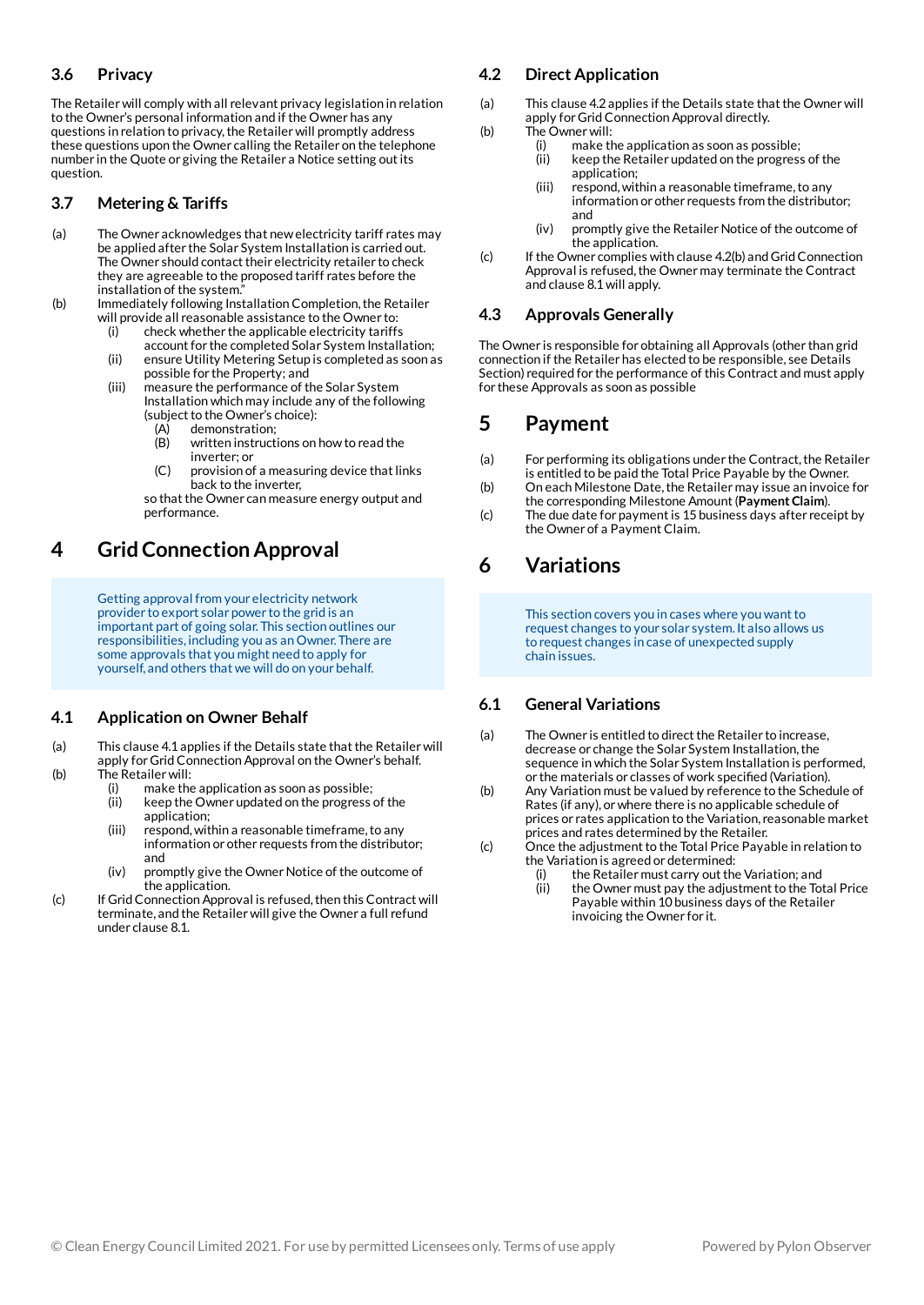#### **Supply Chain Price Adjustment 6.2**

- To the extent permitted by law, at any time, if there is a material increase in the actual costs or out of pocket amounts incurred by the Retailer in performing the Solar System Installation (in whole or part): (a)
	- the Retailer may notify the Owner of the proposed increase to the Total Price Payable (**Price Increase Notice**); (i)
	- the Owner must,within 5 business days of receiving the Price Increase Notice, provide Notice that it: (ii)
		- accepts the proposed increase to the Total Price Payable (**Price Increase Acceptance Notice**); or (A)
		- rejects the proposed increase to the Total Price Payable and wishes to terminate the Contract(**Price Increase Termination Notice**).  $(R)$
- If the Owner does not respond within 5 days as required under clause 6.2(a), the Owner is deemed to have issued a Price Increase Acceptance Notice. (b)
- Where a Price Increase Acceptance Notice is issued, the Total Price Payable will be increased by the amount set out in the Price Increase Notice.  $(c)$

### **Completion 7**

#### **Completion Process 7.1**

- When Installation Completion has been achieved, the Retailer shall notify the Owner to inspect the installation within 5 days of such Notice.  $(a)$
- Following the inspection: (b)
	- the Owner may give Notice to the Retailerwithin 5 business days of any reasons why it considers Installation Completion has not been reached (Issues List); (i)
	- following receipt of the Issues List, the Retailer must address any issues on the Issues List which prevents the Solar System Installation from reaching Installation Completion before giving notice under clause 7.1 first; and (ii)
	- if no Issues List is issued pursuant to clause  $7.1(b)(i)$ , Installation Completion is deemed to have been achieved on the date of the Retailer's Notice under clause 7.1. (iii)

#### **Risk and Title 7.2**

Risk and title in the components comprising the Solar System Installation shall pass to the Owner at 4pm on the date Installation Completion is reached.

#### **Time for Installation Completion 7.3**

- The Owner shall extend the Date for Installation Completion where the Solar System Installation have been delayed in reaching Installation Completion as a result of: (a)
	- a breach of the Contract or wilful acts or omissions by the Owner, its personnel or agents (Owner Breach); (i)
	- inclement weather occurring at or around the Property; or (ii)
- delays in stock procurement or other materials beyond the Retailer's control. (i)
- Delays due to an Owner Breach shall entitle the Retailer to reasonable delay costs payable within 10 business days of invoicing. (b)

### **Termination 8**

Both Parties may terminate this Contract

#### **Owner has Termination Rights 8.1**

- The Owner may terminate the Contract by Notice in writing to the Retailerwhere a Price Increase Termination Notice is issued under clause 6.2, in these circumstances: (a)
	- the termination under this clause 8.1 shall be effective from the time stated in the Notice, or if no such time is stated, at the time the Notice is given to the Retailer. (i)
	- upon termination under this clause 8.1, the Retailer will give the Owner a refund of any amounts paid to the Retailer. (ii)
- In addition to the above, the Owner may terminate the Contract by Notice in writing to the Retailerwhere the following issues occur: (b)
	- clause 4.1(c) applies, i.e.: GridConnection Approval is refused; (i)
	- a proposed final system design provided is significantly different to the one set out in Schedule 3 and it is not signed off by the Owner; (ii)
	- the site-specific system design and performance estimate is not provided before the expiry of any cooling-off period (on the terms stated in the Details) and the Owner does not consent to this information upon receiving it; (iii)
	- the estimated delivery timeframe for Installation Completion is not honoured, for reasons reasonably within the Retailer's control, and the Owner does not consent to a revised timeframe: (iv)
	- extra chargeable work arises which is not a valid Variation, which was not specified in the initial contract, and the additional costs are not borne by the Retailer and the Owner does not consent to these additional costs. (v)

Where termination occurs due to these reasons, the Retailer will provide the Ownerwill a full refund of any amounts paid.

Notwithstanding any other provision of the Contract, if an Owner seeks to withdrawfrom this Contract after the expiry of any statutory cooling-off period (on the terms stated in the Details), the Retailer is entitled to apply their own policies regarding fees for cancellation, in line with the termination rights specified in this Contract, provided that such cancellation fees do not amount to unfair contract terms at law. (c)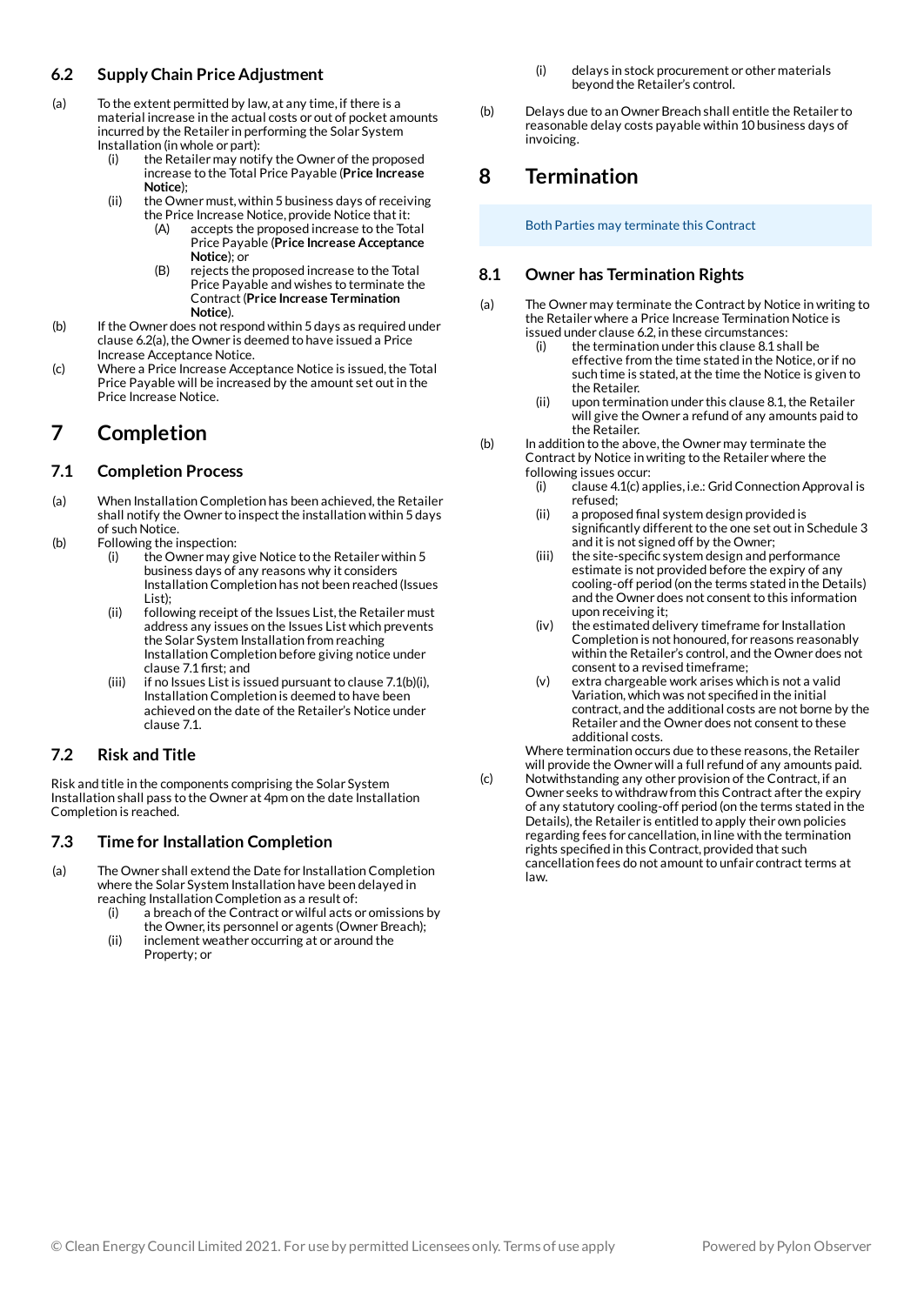#### **Retailer Termination Rights 8.2**

- If the Owner fails to pay a sum due under this Contract, the Retailer may by written Notice terminate the Contract effective from the time stated in the Notice, or if no such time is stated, at the time the Notice is given to the Owner. (a)
- Following termination under clause 8.2,the Retailerwill be entitled to the amount for: (b)
	- work carried out prior to the date of termination; (i) (ii)
		- the cost of goods or materials reasonably ordered by the Retailer for the Solar System Installation for which the Retailer is legally bound to pay (provided that such goods and materials are delivered to the Owner and title in such goods and materials passes to the Owner on payment); and
	- the reasonable cost of removing from the Property all labour and constructional plant. (iii)

### **Notices 9**

Notices may be sent by both the Owner and the Retailer. This section documents the procedure to follow

- Anotice, consent,Approval or other communication under the Contract(Notice) must be in writing and any direction given in writing must be signed by or on behalf of the person giving it, addressed to the party to whom it is to be given and: (a)
	- hand delivered to that party's address; or (i)
	- transmitted by electronic mail (email) to that party's email address. (ii)
- ANotice is treated as having been received: (b)
	- if hand delivered, on the day of delivery; or (i)
	- if sent by email,when the sender's email system generates a report indicating the sender's date, time and transmission to the recipient's email address. (ii)
- For the purpose of this clause 9 the address and email address of a party is the address specified in the Details or as most recently notified to the other party in writing. (c)

# **Performance Relief 10**

This section describes our future liability in circumstances beyond our control.

The Retailerwill not be liable in relation to the Contractual Warranty where the fault or defect in the Solar System Installation:

- is not notified to the Retailer within the Guarantee Period; or arises due to: (a) (b)
	- an act or omission by someone other than the Retailer or its subcontractors (including a subcontracted installer); (i)
	- an extreme weather event which the Solar Installation System is not designed to withstand; or (ii)

the Solar System Installation is misused, abused, neglected, not being maintained according to the Maintenance Documents or repaired, modified, reinstalled or repositioned by anyone other than a service technician approved by the Retailer in writing, after Installation Completion. (ii)

# **STCs 11**

Small-scale technology certificates are a government incentive which allowfor the creation of a tradeable commodity.

Under the Small-scale Renewable Energy Scheme, eligible small-scale renewable energy systems may be entitled to small-scale technology certificates (STC). The price of STCs is not fixed and it may move up or down.

In order to provide you a cheaper system price,we take ownership of the generated STCs. This section describes howwe do that.

- The Retailer has calculated the performance expectations for the Solar Installation System and the Property in accordance with the CEC Solar Installation System Design Guidelines. The Owner: (a)  $(h)$ 
	- hereby assigns to the Retailer all the Owner existing and future rights, title and interest in and to all STCs created or able to be created in respect of the Solar Installation System (STC Assignment); (i)
	- undertakes to do anything the Retailer reasonably request of the Owner for the purpose of perfecting, confirming or evidencing the STC Assignment, including providing information and executing documents; and (ii)
	- warrants to the Retailer that the Owner: (iii)
		- has not previously created, or assigned the right to create, any STCs in respect of the Solar Installation System or any other solar photovoltaic generating unit at the Property; or (A)
			- will not do anything which would: (B)
				- adversely impact on the performance of the STC Assignment; or (I)
				- reduce the maximum quantity of STCs that can be created in respect of the Solar Installation System. (II)
- The Owner acknowledges and agrees that the Retailer has: calculated the STC Incentive based on: (c) (i)
	- the maximum quantity of STCs that can be created in respect of the Solar Installation System under law, taking into account the Performance Expectations; and (A)
	- the monetary value of that quantity of STCs; (B)